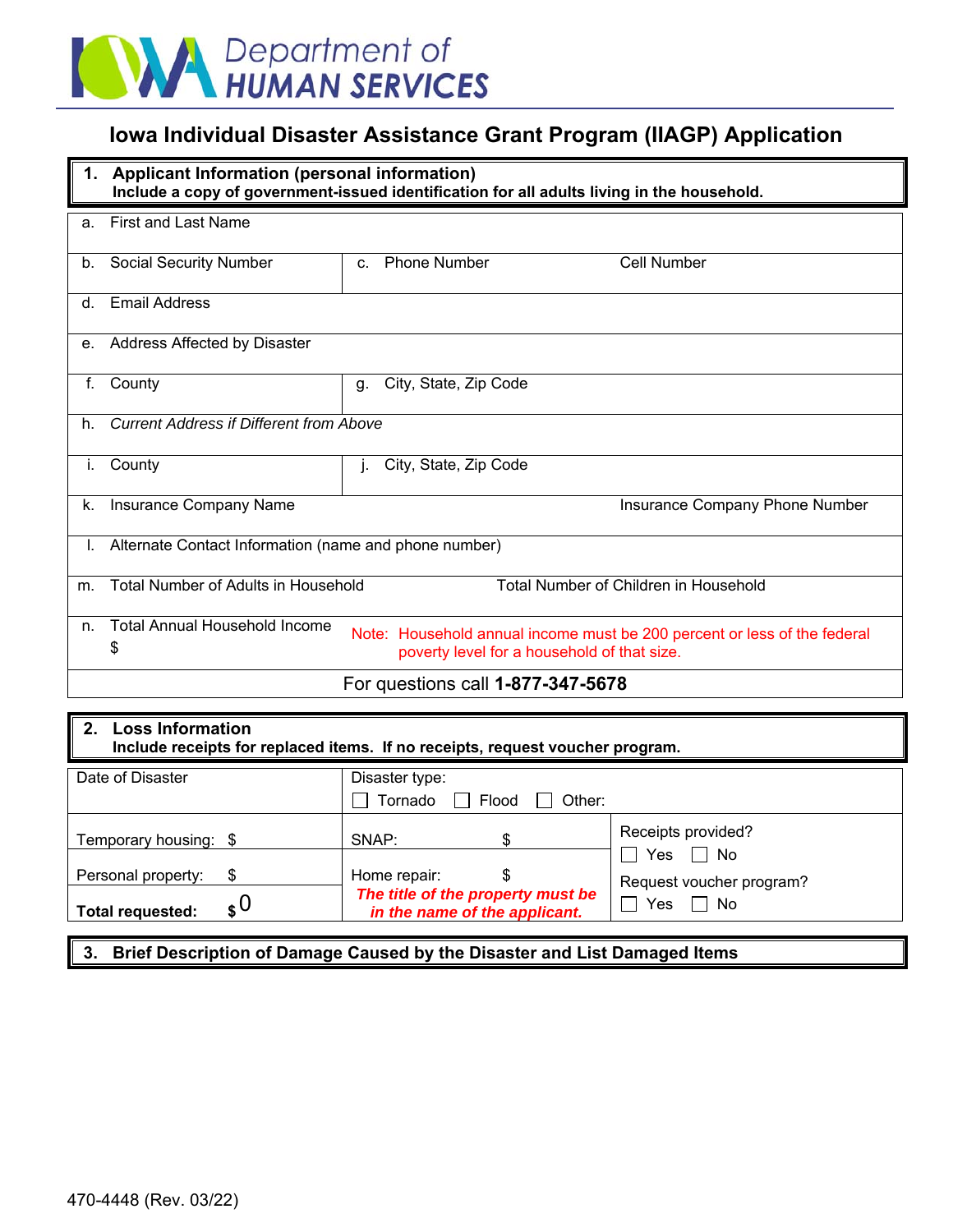

## **4. Attestation**

I attest that the information provided on this form is true and accurate. I am providing this information to the Iowa Department of Human Services ("Department") for expenses under the Iowa Individual Assistance Disaster Grant Program ("Program"). I authorize the Department to release this information to other aid organizations and persons for purposes of administering the Program. I attest that persons receiving assistance in the household are legal residents of the United States. I understand that If I am not eligible for benefits under the Program, if I have insurance that covers losses claimed, or if I have received assistance from other programs for the same claimed items, I hereby agree to repay to the Department any funds acquired through the Program within 60 days.

### **5. Reconsiderations**

You, or the person helping you, may request reconsideration if you do not agree with any action taken on your application.

Your request for reconsideration must be completed within 15 days from the date on the denial letter.

You may submit your written request for reconsideration by submitting a detailed request to:

Iowa Department of Human Services Attn: Division of Field Operations – Emergency Assistance 5th Floor, 1305 E Walnut Street Des Moines, IA 50319-0114

If you need assistance filing a request for reconsideration, ask your disaster case manager.

### **6. Discrimination**

It is the policy of the Iowa Department of Human Services (DHS) to provide equal treatment in employment and provision of services to applicants, employees, and clients without regard to race, color, national origin, sex, religion, age, disability or veteran status; hereafter referred to as protected category.

If you feel DHS has discriminated against or harassed you, please send a letter detailing your complaint to:

Iowa Department of Human Services Attn: Hoover Building, 5th Floor – Bureau of Policy Coordination 1305 E Walnut Street Des Moines, IA 50319-0114

or via email contactdhs@dhs.state.ia.us

The Iowa Department of Human Services is an equal opportunity provider.

Applicant Signature **Date** Date of **Date of Applicant Signature** Date of **Date** 

**Please submit all application materials to your local Community Action Agency.**  www.iowacommunityaction.org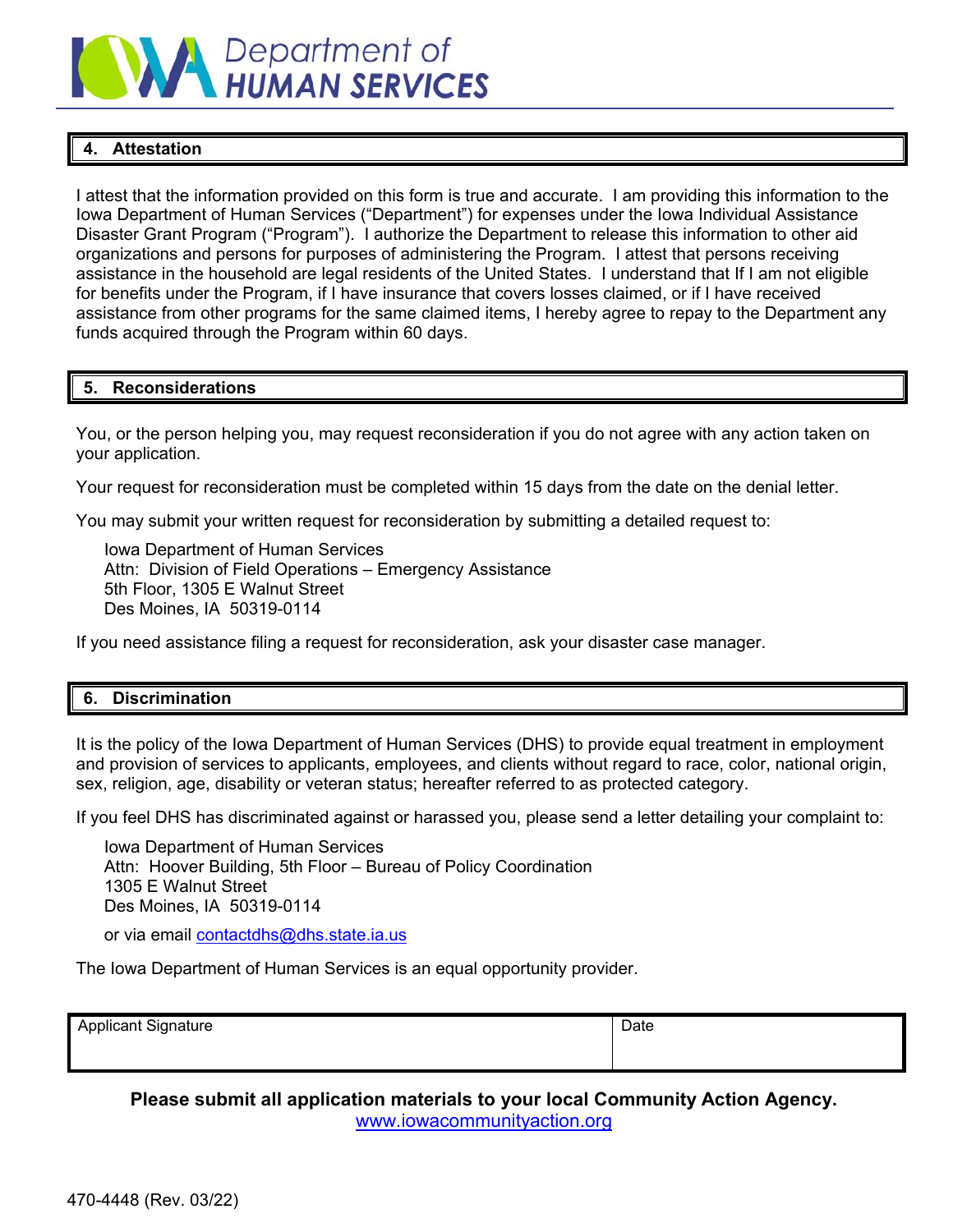

# **Instructions for Completion of the IIAGP Application**

### *Section 1. Applicant information.*

- a. Your first and last name
- b. Your Social Security number
- c. Your main phone number and cellphone number
- d. Your email address
- e. The address that was affected by the disaster
- f. County of the address that was affected by the disaster
- g. City, state, and zip code of the address that was affected by the disaster
- h. If you are residing at a different address than the one listed above
- i. County
- j. City, state, and zip code
- k. Your insurance company name and phone number
- l. Alternate contact Information name and phone number
- m. Total number of adults in the household and total number of children in the household
- n. The total annual income for all household members

### **Please be prepared to supply the following documentation when requested:**

- Photo ID
- Proof of residence
- Proof of income (pay stubs, W-2, tax return, public benefit letter of decision, social security letter, etc.)
- Insurance coverage and filings (if applicable)
- Receipts (if requesting reimbursement for a disaster-related expense)
- Photos of damage (if applicable)

| NOTE: Household annual income must be 200% or less of the federal poverty level<br>for a household of that size. |          |          |          |          |          |          |          |          |                          |  |  |  |  |  |
|------------------------------------------------------------------------------------------------------------------|----------|----------|----------|----------|----------|----------|----------|----------|--------------------------|--|--|--|--|--|
| <b>2022 National Poverty Guidelines</b>                                                                          |          |          |          |          |          |          |          |          |                          |  |  |  |  |  |
| <b>Family Size</b>                                                                                               |          | 2        | 3        | 4        | 5        | 6        |          | 8        | Per person<br>additional |  |  |  |  |  |
| 200% of Federal<br>Poverty Level<br>(annual income)                                                              | \$27,180 | \$36.620 | \$46,060 | \$55,500 | \$64.940 | \$74.380 | \$83,820 | \$93.260 | \$4,720                  |  |  |  |  |  |

### *Section 2. Loss information.*

Each household *MAY* receive up to \$5,000 for a qualifying household and items that qualify under one of the four categories listed below. Please check with your local Community Action Agency (www.iowacommunityaction.org). Receipts MUST be in applicant's name.

*Temporary Housing* – Receipts MUST be in applicant's name. IIAGP will cover up to \$65 per day for 30 days of lodging at a licensed establishment such as a hotel or motel, if the household's home is destroyed, uninhabitable, inaccessible, or unavailable to the household.

*SNAP* – Replacement of spoiled or destroyed food, up to a maximum of \$50 for one person; \$25 for each additional person in the household. Fast food receipts will not be accepted.